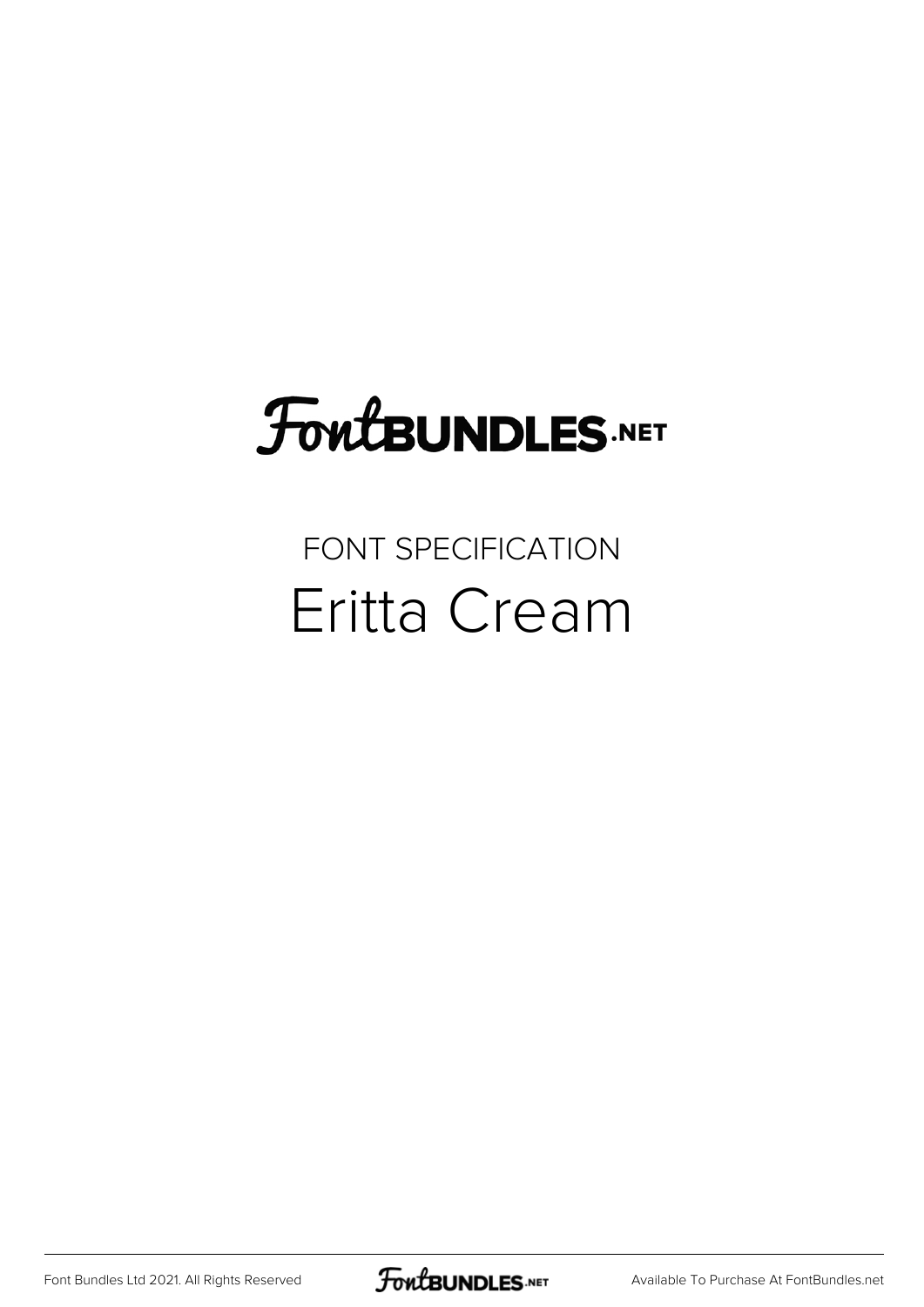## Eritta Cream - Regular

**Uppercase Characters** 

ABCDEFGHIJKLMNOPQRSTU  $UWXYZ$ 

Lowercase Characters

ab c d efghijklmnop grstuvur xyz

**Numbers** 

## 0123456789



All Other Glyphs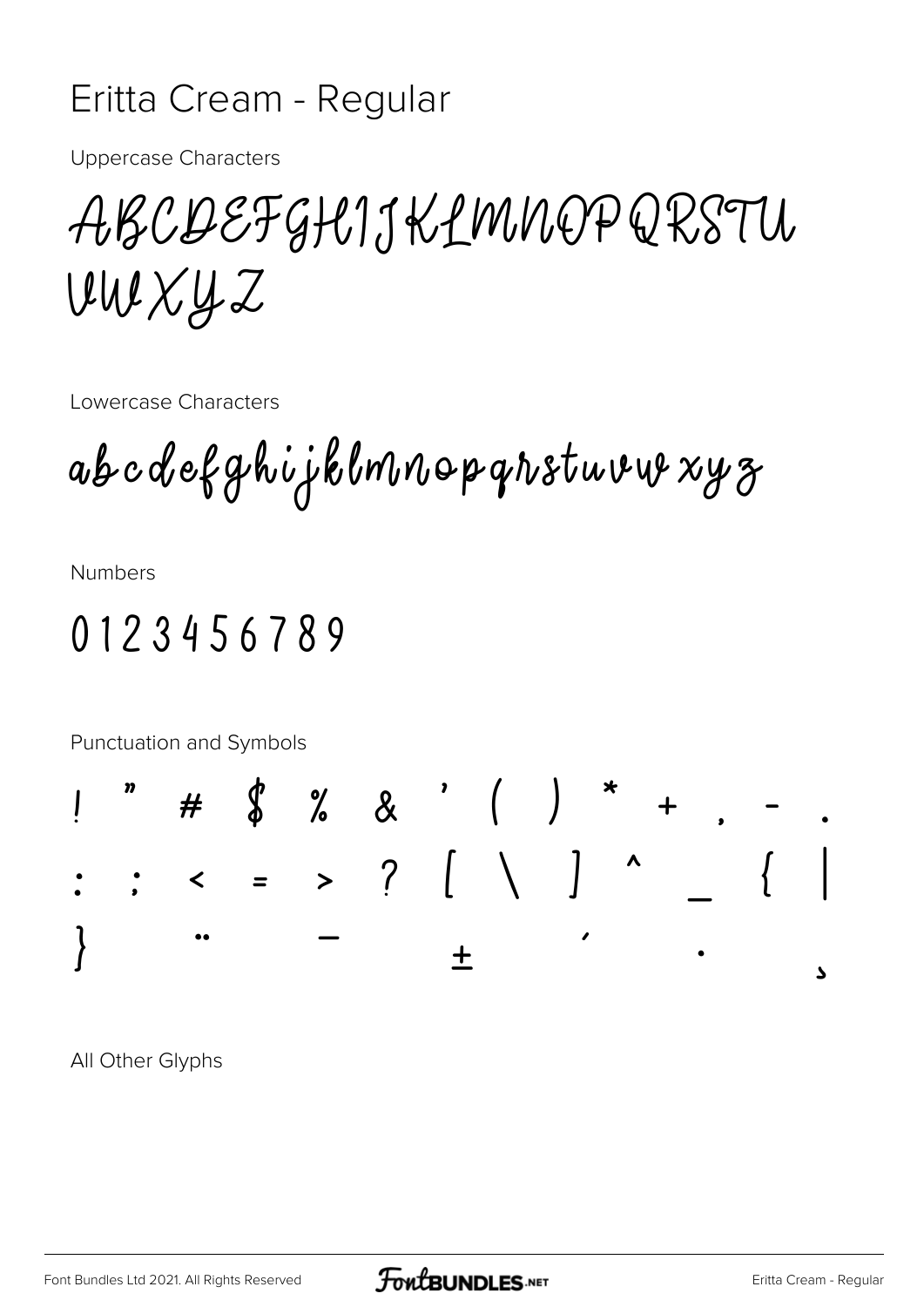